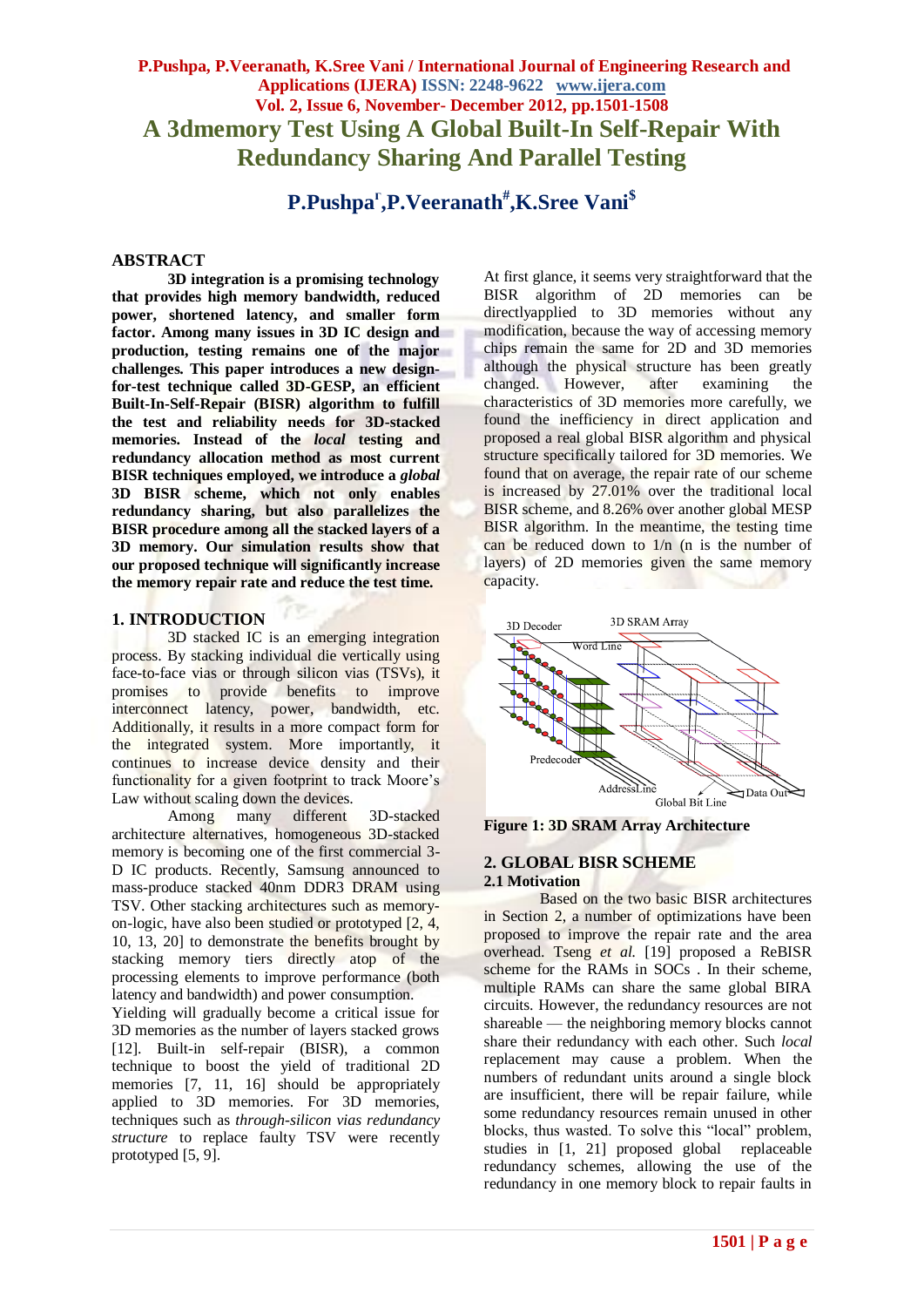others. However, these techniques not only require large area overheads, but also reduce the routability of the memory, and thus are less practical for traditional 2D memories.

Fortunately, one key feature of 3D IC is that the total length of interconnect can be reduced considerably via TSV. Therefore, for 3D memories, the routability problem of 2D memories with "global" redundancy can be resolved by intelligent 3D design. Toward this, Chou *et al.* [3] proposed a memory repair technique by stitching good parts of bad dies and stacking them together through TSV.

However,their replacement is at the block level rather than at the row level as most BISR schemes do, so it will result in huge wastage. More recently, Jiang *et al.* [8] introduced a wise redundancy sharing technique across the dies for 3D memories. However, their scheme is pairwise only and not scalable for multi-layer 3D design. In addition, their proposal did not consider the test time, which is a critical issue for the cost and profitability.

### **2.2 Real Global 3D BISR Architecture**

As discussed above, the current *local* BISR redundancy allocation cannot fully utilize the redundant resources on chip. This situation becomes even worse for 3-D memories. Since each memory layer is produced separately, the number of faulty cells may vary for each layer. Therefore, besides the block-level wastage, the layer-level wastage will occur, where the redundant resources may be insufficient in certain layers while wasted in the other layers.

In addition, it may not be desirable to conduct BISR procedure serially among the memory layers. For 2D memories, it is difficult to parallelize the test among memory blocks, because a new datapath, which directly connects the BISR and every block, needs to be created.

This complicates routing and incurs too much area overhead for a planar design. For 3D memories, the wiring constraint will be much alleviated by TSV with modest area overhead. In this paper, *global* is defined according to the discussion above.

• **Shareable global redundancy**. The redundant resources can be shared by all the memory layers of a single 3D memory chip. In this way, the redundant resources can be fully utilized, and the overall yield will be increased.

• **Parallel testing**. Besides the yield issue, the global BISR should also provide parallel testing among memory blocks. The test time will be significantly reduced, so will the cost.

We choose the "Fault Cache BISR" architecture as the basis of our scheme for it can help realize a real global



.

#### **Figure 2: Schematic of our Global BISR Design**

BISR design. As Figure 2(b) demonstrated, the Global Redundant Unit (GRU) can be used to repair the faulty cells of all the memory blocks, avoiding the restriction

set by the decoder. On the other hand, its wiring (*i.e.*, routability of this architecture can be resolved by 3D technology through intelligent design. The detailed hardware and software BISR design will be discussed in Section 4.

### **3. 3DGESP ALGORITHM**

In this section, we introduce our global 3D BISR hardware design. The architecture is illustrated in Figure 3. To support this hardware layout for realizing the real *global* BISR scheme defined in Section 3, we also introduce a 3D-Global ESP (3D-Global Essential Spare Pivoting) algorithm. This algorithm is a combination of two algorithms we proposed: a Global ESP (GESP) and a 3D-BISR algorithm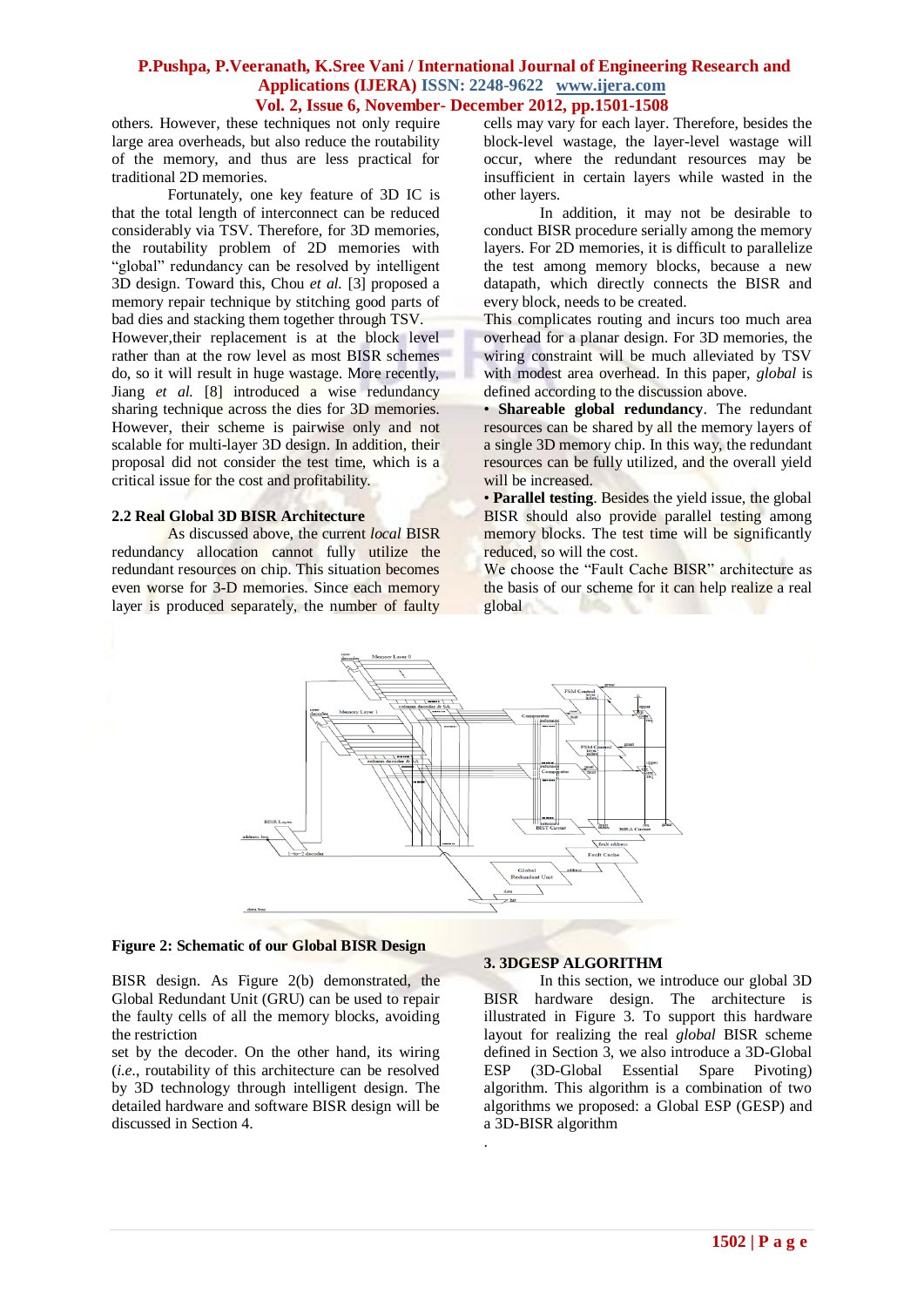### **3.1 Global ESP Algorithm Extension**

The GESP algorithm is specifically designed for the *shareable global redundancy*, corresponding to the first definition of *global* in Section 3. As Figure 3 shows, the redundancies (GRUs), Fault Cache, BIST, BIRA circuits, and all other auxiliary circuits, are placed at the bottom layer called the "BISR Layer", and are shared by all thememory layers.

The MESP scheme, a widely used algorithm in industry [14], can directly be applied to our hardware of Figure 3. However, the original scheme was specifically designed for traditional 2D memories. For our 3D BISR, we made several improvements mentioned below to further utilize the global characteristics and increase the repair rate.

Because the GRU architecture uses the Fault Cache to determine whether the main memory cell or GRU is the one that should be accessed, there is no need to set a boundary required by the architecture which modifies the decoder. Thus we propose two more characteristics for achieving an efficient GESP algorithm.

1. We do not differentiate spare row or column as MESP did. One GRU entry can be used either as a spare row or column, according to the preference of the BIRA algorithm. This can avoid the situation where the BIRA needs additional one more spare row but all the spare rows have been used up. In that case, MESP may have to use at least one or typically more spare columns to replace that 1-row repair. In our scheme, we can dynamically configure the spares as spare row or column, and thus, as long as there are some spares left, we can always use it as the BIRA's

wish. This will further exploit the *global*  characteristics of our scheme.

2. Unlike a conventional MESP the replacement must start at an aligned boundary (shown in Figure 4(a)) in a memory row or column, in our architecture, each GRU entry can point to any arbitrary location of a memory row or column for replacement as demonstrated in Figure 4(b).



**Figure 3: The Comparison between BIRA Algorithms. (a) Repairing of the MESP, and (b) Repairing of our GESP.**

According to the figure, after having detected a new fault, which is not covered by any allocated GRUs, that fault will always serve as the "start point" of the new allocated GRU. Assuming this point's location is (xi, yi), and the coverage length of GRU is L. When the future faults are detected, BIRA will check whether it resides within the range of the previous GRU coverage, i.e.,  $[x_i + L, y_i]$  (row repair) or  $[x_i, y_i + L]$  (column repair). On the contrary, for MESP, the "start point" of an GRU entry is always the boundary of the memory blocks, no matter where the faults are located.

As shown in Figure 4, for the same fault map, MESP requires five GRUs (three row entries plus two column entries) whereas our GESP requires only four. If clustered faults are present, in particular, crossing the alignment boundary in the memory array (eight squares in the figure), our GESP algorithm will provide more benefits and a higher repair rate. We will show our simulation results in Section 5.

Obviously, these two improvements can be applied to traditional 2D memories. However, it is only applicable to "Fault Cache BISR", which is described in Section 2.2.2. For the "Decoder Redirection BISR" scheme, row decoders will not have the ability to access spare columns, and the column decoders cannot access spare rows.

However, the "Decoder Redirection BISR" is more common in industry, because it is simpler and will incur less routability problem, as Figure 2 demonstrates. Moreover, even if the memory applies the "Fault Cache BISR", implementing our improvements will suffer from additional area overhead, which will be discussed in Section 5. However, this overhead problem can be hidden by our 3D memory structure, which will also be discussed in Section 5. In the literaure, some other prior efforts were made over the MESP to achieve higher repair rates. For example, Huang *et al.* [6] proposed HYPERA to effectively increase the repair rate. But their design will incur severe timing penalty when accessing memories. Our GESP algorithm, however, does not suffer from the timing penalties because the main memory and the redundancies are accessed simultaneously, according to Figure 2(b). Some additional overhead will be required, but it's comparable with traditional MESP and can be hidden by our 3D memory layout. We'll analyze these overheads in Section 5 in details.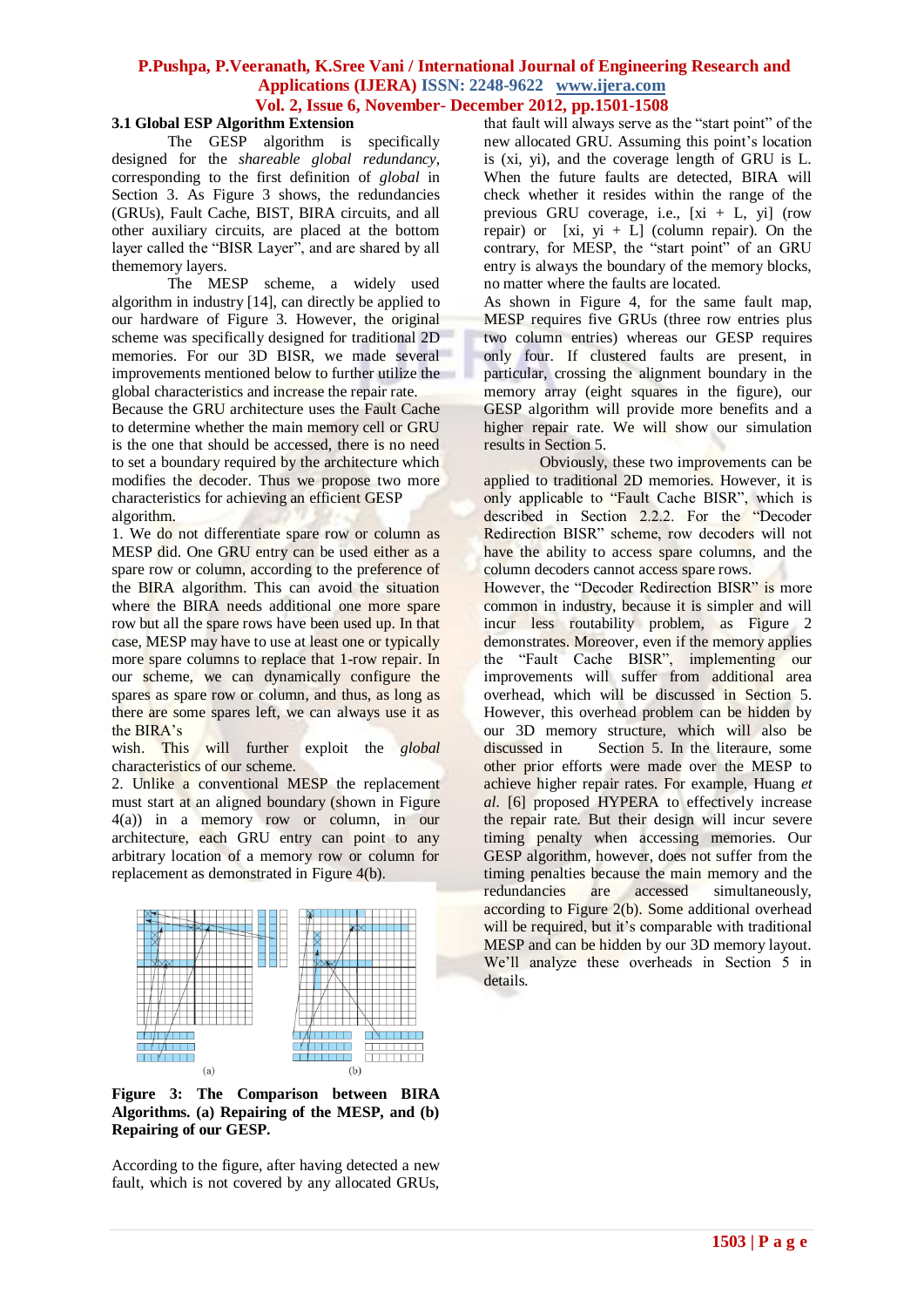

**Figure 4: State Transition Diagram of the Control FSM**

## **3.2 3DBISR Algorithm**

Besides the *shareable global redundancy*, our hardware design in Figure 3 can also enable parallel testing, corresponding to the second definition of *global* in Section 3. Combined with our 3D-BISR algorithm, the BISR procedure is parallelized for all memory layers. Therefore, no matter how many layers are stacked, the testing time will remain the same as if testing one-layer memory. The key point of this 3D parallel testing is to test all the memory layers simultaneously. At the system level, the 3D-BISR can be described as follows.

• Step 1: Perform BIST for one cell among all layers. The address allocator (1-to-2 decoder in Figure 3) will ignore the layer address (higher-order bits), sending the data and local address to every memory layer.

• Step 2: All memory layers determine whether any cell is faulty.

• Step 3: From Layer 1 to N, serially report to the bottom layer whether any tested cell of that layer is faulty.

• Step 4: Allocate GRU resources. Return to BIST.

This system-level scheme needs one OR gate, one comparator, and one FSM controller to be added in each layer as shown in Figure 3. Figure 5 shows the state transition diagram. Here we define the variables in the diagram.

• Fault: When the layer comparator detects that the content of the memory differs from the reference value provided by the BISR layer, it indicates a fault. The variable will be set to '1', otherwise '0'. It is one input of the OR gate as depicted in Figure 3.

• Upper: For a certain local location, when there is a fault in the upper layer, the "upper" signal is set to ‗1', another input of the OR gate.

• Request: The output of the OR gate. For a certain layer, when there are faults in that layer or in its upper layer, this signal will always be set to '1'.

• Reset: Clear the comparator when it is set to '1'. This will set the "Fault" signal to  $0$ , and continue the 3D-BISR procedure.

• Grant: This is the signal sent by the BISR layer, telling the FSM of the layer which is in its "Fault" state to report the layer index if its "Upper" signal is  $^{\circ}$  0'.

• #index: Reporting the layer index to the BISR layer when the FSM enters "Repair" state. For example, layer 1 will report "01", and layer 2 will report "10".



#### **Figure 5: Timing Diagram of an Example for 3D-BISR**

Whenever the BIST detects a faulty cell in certain layers, the "request" signal of the BIRA circuit will be set to "1" by the comparator and OR gates as shown in Figure 3. The BIST procedure will be stopped, and restored only after the fault information has been reported. For a specific layer, the 3D-BISR can be described as follows.

• Step 1: Perform BIST for the cell specified.

• Step 2: Determine whether the cell is faulty. If not, wait for the next cell's BIST. If yes, set "Fault" as '1' and go to step 3. Its FSM will enter "Fault" state. • Step 3: If the layer's "Upper" equals '0', and

"Grant" equals '1', go to step 4. The FSM will enter the "Repair" state. Otherwise, keep step 3.

• Step 4: Report its layer index through "#layer" signal. Set "Fault" signal to '0'. The "FSM" will enter "No Fault" state. Then, wait for the BIST of the following memory cells.

## **3.2.1 Example for 3DBISR algorithm**

We show an example for detailing our algorithm. Suppose a four layer memory stack where layer 0, 1, and 2 each contains a faulty cell at one exact location with a local row address 0x00 and local column address 0x00; that is, the memory locations: 0x00000, 0x10000, and 0x20000 are faulty. We assume layer 0 is the top layer. Firstly,

the BIST begins testing 0x0000 of all four memory layers. Then, the comparators will determine whether the tested cell is faulty. After that, the status of our 3D-BISR related circuits will function according to the algorithm described in Section 3.2. Figure 6 shows the timing diagram which illustrates how our 3D-BISR scheme works cycle-by-cycle.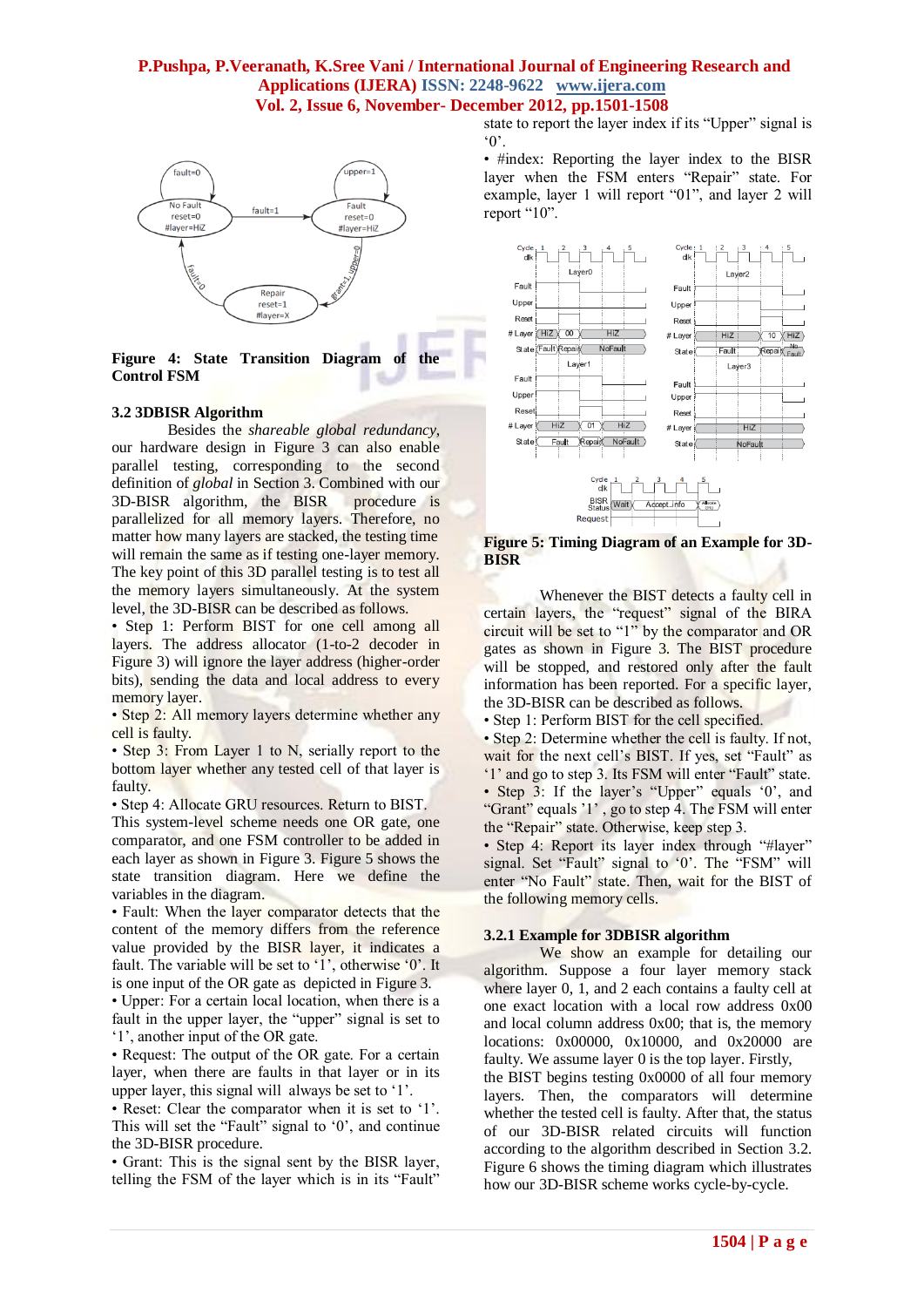in a

#### *3.2.2 New 3D redundancy structure*

As can be seen from the above example, the memory access and result comparison are done in parallel, while the reporting is done in a serial manner. This is because we want to save the quantity of the TSV and make our design scalable. Our design only needs log2(N) reporting TSV shown in Figure 3, while at least N TSV are needed for the parallel reporting scheme. However, it is obvious that in the worst case when all the cells along the vertical axis are faulty, the test and the repair procedure will be completely serial.  $\equiv$ 



**Figure 6: 3DR Architecture: (a) Modified Block Diagram, (b) Detailed Replacement Scheme**

To address this shortcoming, we propose a novel 3D redundant structure. The current 2D BISR algorithm uses the spare rows and columns for 2D replacement. For 3D memories, 3D redundancy structure can be developed intuitively. Besides the spare rows and columns, the spare *cylinder* structure is introduced in this section.

On the additional BISR layer, the 3D redundancy (3DR) unit Redundant Cylinder is added as shown in Figure 7(a). Basically, our redundant cylinder has the same functionality as the redundant row/column does. However, instead of replacing the faulty row/column in a 2D manner, our redundant cylinder structure replace the faulty cells along the vertical axis, as demonstrated in Figure 7(b).

In order to support this cylinder replacement scheme, the fault cache should store the local row and column address of the faulty cylinder, and ignore the layer address. Whenever there is a address "hit" during normal operation, the system will access theredundant cylinder, rather than the faulty cells for read and write.

Now we'll describe how this Redundant Cylinder structure helps to fully parallize the BISR procedure. When executing BIST, the same cells along the vertical axis of all the 3D memory layers will be tested simultaneously. If no more than one fault is detected and reported, the BISR procedure will remain the same as described previously. However, if multiple faults are detected, our BISR algorithm will not spend more cycles in accepting the fault information from the second and other faults. To be more specific, after the BISR logic receives the first fault information and send a "grant" signal, it finds out that the "request" signal is still ‗1', which means some other layer wants to report a fault. In this case, our scheme will not waste time in listening to any more fault information. Instead, it will allocate a *redundant cylinder*  immediately, which replaces all the memory cells that have the same local location, just as shown in Figure 7(b). Therefore, the

Maximum test time will be constrained to the upper limit of 2-layer 3D memories no matter how many layers the 3-D memory has.



**Figure 7: Timing Diagram of an Example for 3DR**

#### **3.2.3 Example for 3DR allocation**

We show an example for our 3DR structure. Similar to the assumption in the previous example, layer 0, 1, and 2 each contains a faulty cell on their local address 0x0000. Figure 8 shows the timing diagram. The first two cycles remain the same as in Figure 6.

Cycle 3: The "Request" input of BIRA is still '1', indicating that there is more than one fault along the vertical axis. Instead of accepting the second fault layer's index, it sends the "Reset" signal to all the memory layers (needs one additional shared TSV to transfer this "Reset" in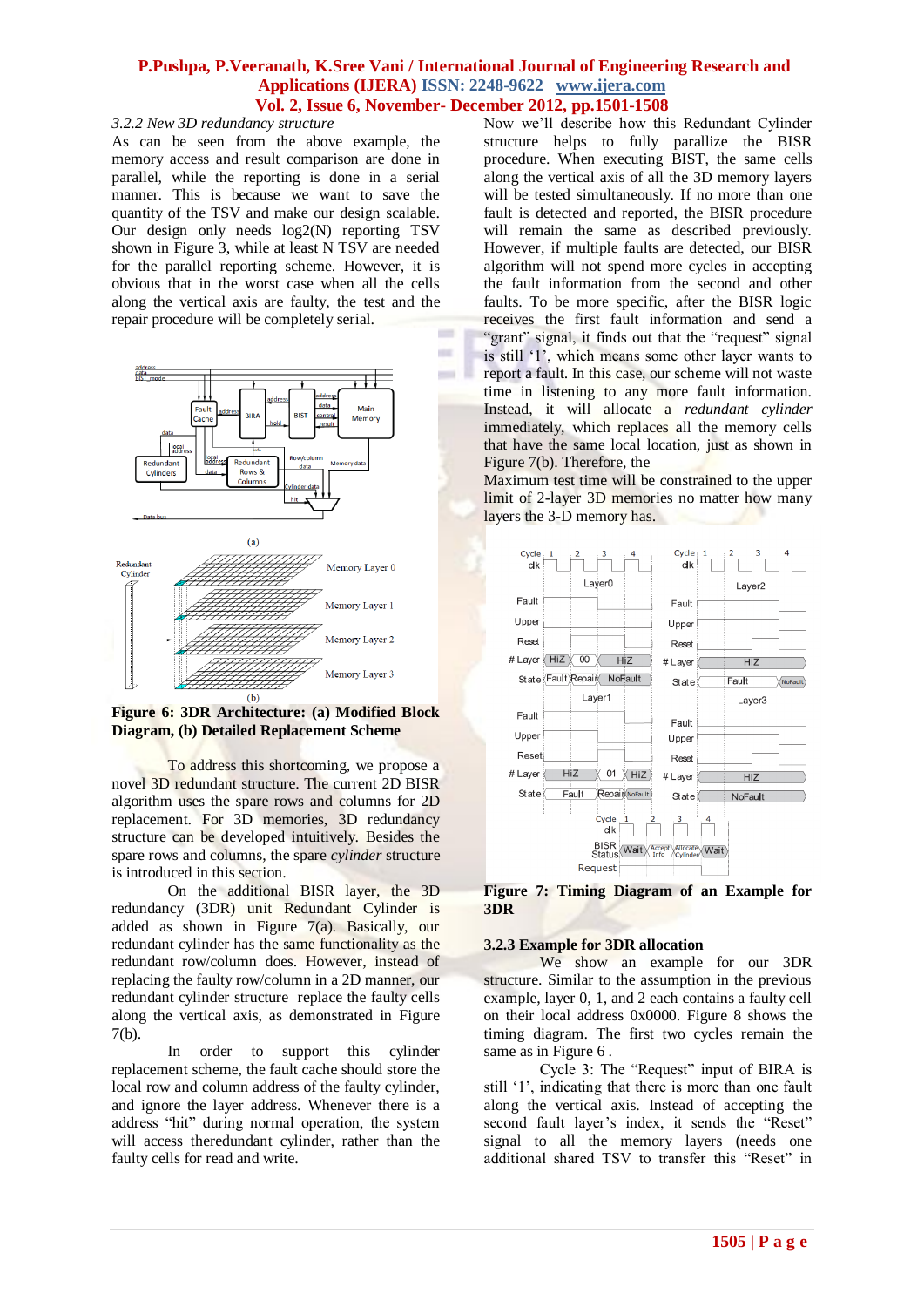Figure 3), and allocates a *spare cylinder* to this location as shown in Figure 7.

Cycle 4: All the comparators have been reset, so the "Request" input of BISR will go back to "0". Then the BISR circuit will de-assert the "hold" signal to the BIST and continues testing. No more cycles are needed.

# **4. SIMULATION RESULTS AND ANALYSIS**

## **4.1 Experiments**

To evaluate the effect of our proposed algorithm, we use the clustered fault model in [17]. According to [17], the probability of not introducing an error into a given circuit area during a time interval ∆t of the manufacturing process is:

 $p(\Delta t | k, 11, 12, \ldots, ln) = c(x, y) + b \times k + d \times l(x, y)$ Where  $l(x, y)$  is the number of faulty neighboring memory cells around a memory location  $(x,y)$ ,  $c(x,$ y) is the susceptibility parameter specified by the fabrication process, k is the number of faults already on that layer, b and d are the clustered factors.

∆t0: It is the beginning of the fault generation  $l(x, y) = 0$  and

 $k = 0$ . The probability of the memory cells to be faulty is  $c(x, y)$  coherently across the layer. Then we generate an evenly distributed random value (0 to 1) for each memory cell. If the value is larger than its corresponding probability, then we determine that there is a fault on that location.

 $\Delta t$ 1: First we calculate the l(x, y) and k after the first ∆t0. Then according to the probability equation, we still generate an evenly distributed random value (0 to 1) for each memory cell to determine whether there is a fault.

∆t2—∆tn: Repeat ∆t1.

There is no need to set an average number of faults for each layer, since this equation implicitly sets that value. Assume c = 0.85, b = 0.04, d = -0.1. The maximum  $l(x, y)$  will be 8 (*i.e.*, all the neighboring cells are faulty). When the probability equation generates a value greater than 100%, there will be no faults generated. The relationship is shown below.

 $p(\Delta t n \mid k, 11, 12, \ldots, ln) = c(x, y) + b \times k + d \times 1(x,$ y)

 $p = 0.85 + 0.04 \times k - 0.1 \times 8 \le 100\%$ 

 $k < 1 - 0.85 + 0.1 \times 80.04 = 23.75$ 

Therefore, when  $k > 23.75$ , even if  $l(x, y) =$ 8, the probability will never be smaller than 100%, indicating that there will be no fault generated. Therefore, the upper limit of faults on one layer in this example is set to 24.

Here we also introduce the concept of *length of training intervals* (LTI). This fault generation procedure presented in [17] is just like training. Given enough number of *training intervals*, the number of faults on one layer will be very close to the *maximum faults*. Therefore, if we set the LTI long enough, the number of faults on one layer will be stable. In this way, we can better simulate the real manufacturing circumstances.

In the following analysis, each memory layer simulated has the size of 1024×1024×8bit, with an average of 23.5340 faulty cells in each layer (implicitly set as discussed above). The parameters varied in the simulation are the following.

• GRU: The number of global redundancy units available for replacing the faulty row/column.

• Grid: The width of a row/column that a GRU replaces. For example, if grid = 32, the single GRU entry has  $32 \times 8$  bits = 256 bits, which replaces 256bit horizontally (row) or vertically (column) in the main memory.

• Cylinder: The number of *Cylinder* units are used during the whole BISR process.

## **4.2 Performance of Proposed GESP Algorithm**

First, we quantify the efficiency of our *shareable global redundancy* structure. This simulation is based on 1,000 samples of an eightlayer 3D memory. The grid size is chosen to be 128. The results are shown in Figure 9 where *Global*  means that the eight memory layers share the GRUs; *Semi-global* is that every four memory layers share the GRUs, which are not shareable between groups; *Local* means every layer has its own GRUs, no sharing across layers. The total amount of the GRUs are the same for these three architectures. As shown, we clearly find that the *Global* scheme achieves 27% higher repair rate than the *Local* scheme on average (59.9% maximum improvement for GRU=8 on each layer). Compared with the *Semi-global*  scheme, our *Global* scheme has 8.6% improvement for the repair rate, with a maximal improvement of 22.3%.

Secondly, we evaluate the performance gain of the "cross-boundary" technique in our proposed GESP algorithm over the MESP algorithm. Our simulation is based on 1000 samples of a four-layer memory. The selected grid sizes are 4, 8, 16, 32, 64, 128, 256, and 512. Figure 10 shows the results. As shown, we can see that our GESP has a much better performance than that of MESP when the grid is small, and that gap is closing with increased grid size. When the grid reaches half of the entire memory size, the improvement diminishes. This is not difficult to understand as we use the *clustered fault model* to evaluate the algorithms. When the grid is small, it is more likely for MESP to encounter the "cross-boundary" problem, wasting a lot of GRU entries for repair. For our proposed GESP algorithm, there is no such "cross boundary" issue given our GRU could fix them at any arbitrary location as explained earlier in Figure 4. When the grid becomes larger, the likelihood of such "cross-boundary" problem will dwindle, thus the performance gap of these two algorithms is shrunk. Overall, our GESP algorithm outperforms the MESP algorithm by 8.26% on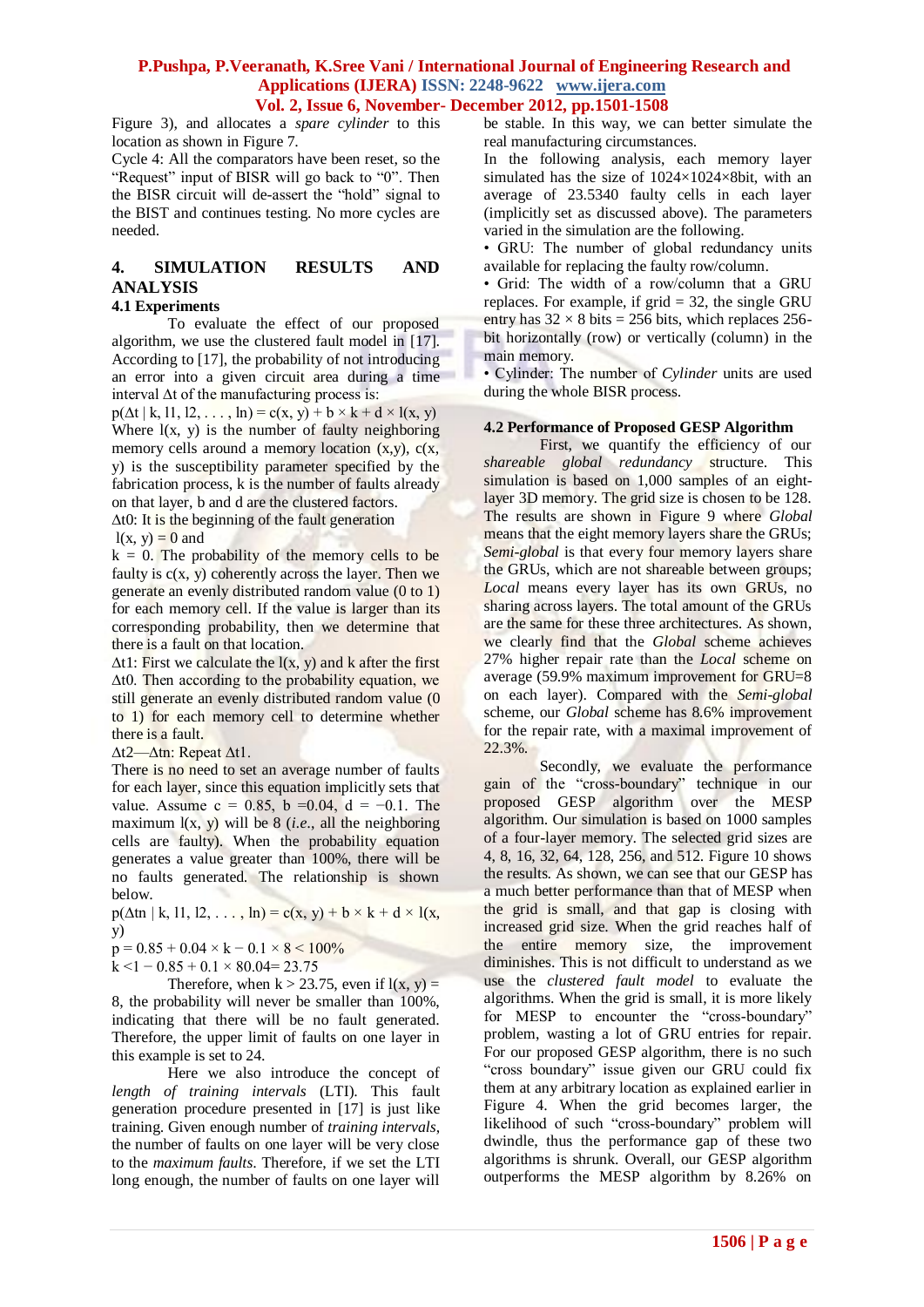average (27.60% for maximum), with only a little hardware overhead, which will be described next.

#### **4.3 Hardware overhead analysis**

Performance-wise, our 3D-GESP algorithm does not incur timing penalty when accessing the memory because the memory and the redundancy resources are accessed concurrently. For area, however, our 3D-GESP scheme needs space for its BISR module. This overhead has two sources. Firstly, for each memory layer, we dedicate a comparator, an FSM, and an OR gate to support our global 3D BISR scheme. Given these are simple logic structure, the main contributor of the area overhead lie in the TSV. Using data in [13], the pitch of TSV to be 4 to 10 μm, and for 50nm process, the DRAM density is 27.9Mb/mm<sup>2</sup>. Assume a four-layer 3D memory, according



**Figure 9: Comparison of BIRA algorithms. (a) grid=4. (b) grid=8. (c) grid=16. (d) grid=32. (e) grid=64. (f) grid=128. (g) grid=256. (h)grid=512.**

to our 3D BISR design in Figure 3, the comparator needs 8 TSVs, the FSM needs (log2 4) TSVs, the OR gate need 1 TSV, and the "Cylinder Repari" needs 1 TSV for "request" and 1 TSV for "grant".In total, each layer requires 13 TSVs, occupying  $1300 \mu m^2$  with a 10 $\mu$ m TSV-pitch. For 1MB main memory each layer, it takes approximately 285,  $714 \mu m^2$ . The area overhead is merely 0.455%.

In a more general case, assuming the 3D memory has a layers, each layer has b cells, each cell contains c bits. The total number of TSVs that require by our scheme is:  $\log_2 a + c + 3$ . Therefore:

$$
total\ area\ overhead = \frac{3488 \times (\log_2 a + c + 3)}{b \times c}
$$

According to most 3D memory configurations, the area overhead will be less than 1%.

Secondly, for the BIST and BISR circuits, the area overhead for the MESP scheme was 8.7% as shown in [14]. For our 3D-GESP scheme, which exploits *cross-boundary* repair, may need more area. For MESP, the Fault Cache only needs to store partial address of the faulty cells because of the existence of the *aligned boundary*. For example, only 15 bits is needed in the Fault Cache for a four-layer 3-D memory with a grid size of 128. For our 3D-GESP scheme, all the address bits need to be stored, which is 31.8% more. Except that, no other area overhead is needed for our scheme. In the worst case, our hardware overhead will amount to 11.5%.

However, in our 3D BISR design as depicted in Figure 3, we dedicate an entire layer to BISR. In this way, the hardware overhead for BISR modules will not be a problem for implementing 3D-GESP. The real area overhead on the memory layers is 0.39%.

#### **4.4 Implication of 3D Memories**

Finally, during simulation, we made an interesting observation. As shown in Figure 11, given 1-, 4-, and 8-layer 3D memories with 4, 5, 6, 7, 8, 9, and 10 GRU per layer to guarantee the hardware overhead ratio is the same, the 8-layer memory has the smallest repair rate among others when the number of the GRU is small; on the contrary the 8-layer memory has the highest repair rate when the number of the GRU is sufficient. Here the overhead ratio is defined as:



GRU resources provided  $Overhead = \frac{GRU\ resources\ provided}{total\ cells\ of\ 3D\ memory\ product}$